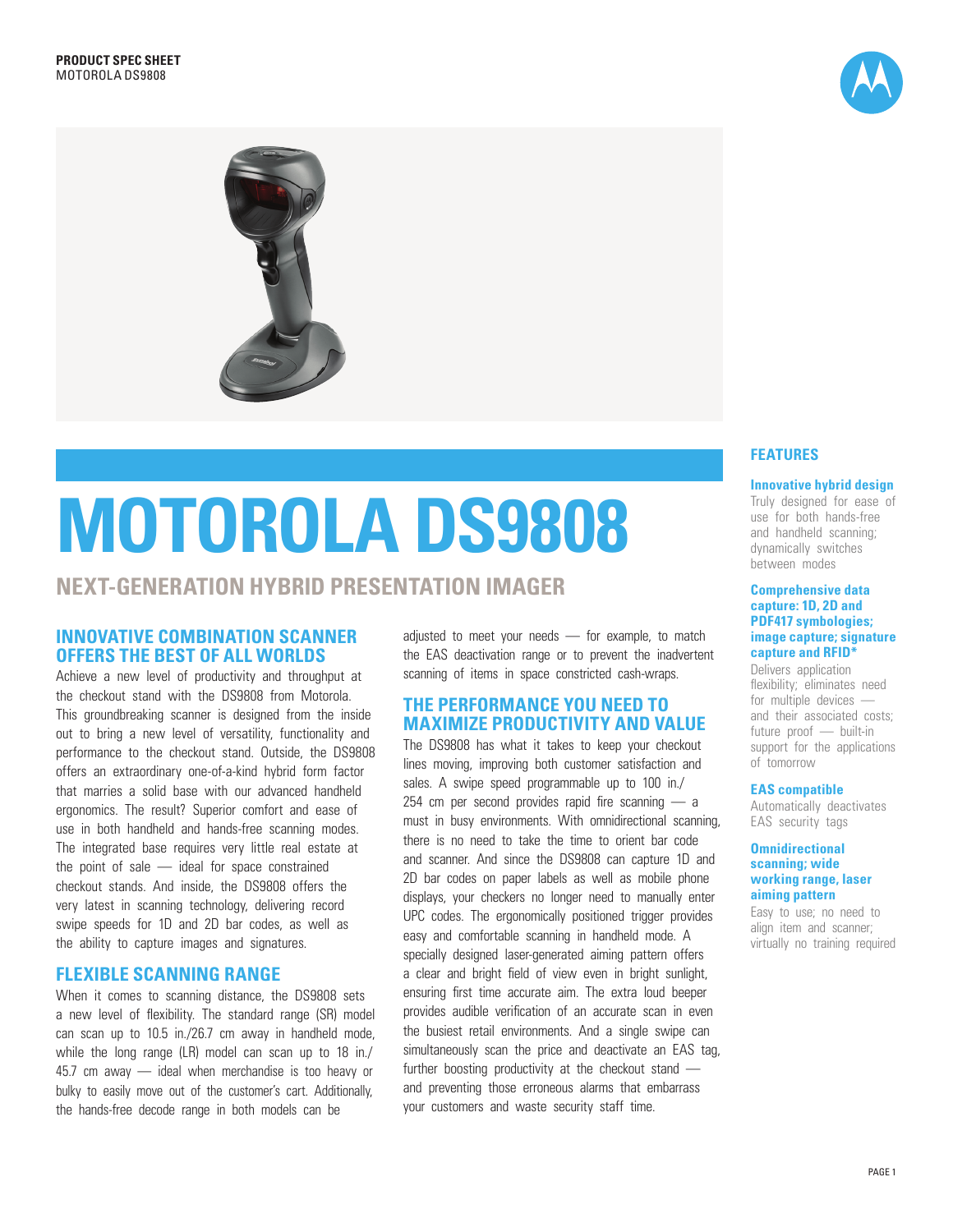#### **Withstands multiple 5 ft./1.5 m drops to concrete**

Designed to endure the rigors of everyday use for maximum reliability and uptime — as well as a low total cost of ownership

#### **Swipe speed programmable up to 100 in./254 cm per second**

Optimized scanning speed delivers robust performance and accurate capture of a wide variety of bar codes

#### **Flexible working range**

Two models to best meet your application needs: the DS9808-SR, which offers a handheld decode range of up to 10.5 in./26.7 cm; and the DS9808-LR, which offers a handheld decode range of up to 18 in./45.7 cm

#### **Supports RSM (Remote Scanner Management)**

Lowers IT expenses with remote management from a central location

## **REDUCE COSTS AND INCREASE SALES WITH THE APPLICATIONS OF TODAY… AND TOMORROW**

The adaptable DS9808 is at home in a wide variety of retail operations. For countries that utilize a PDF417 bar code on a national ID card or drivers' license, an embedded parsing agent can decode identification information with very little effort , allowing retailers to use that information in a wide range of applications to improve productivity, customer service, customer retention and sales. For example, a quick scan can instantly and accurately auto-populate a credit application, so customers don't have to take the time to fill out application forms. In the pharmacy, a quick scan captures a customer's information to help meet compliance regulations for the purchase of certain overthe-counter and prescription medications. Retailers who sell items with age restrictions can prevent unlawful transactions with a quick scan of a driver's license for automatic age verification. At the returns desk, a quick scan helps prevent fraudulent returns, even if you do not require receipts. The DS9808 also decodes 1D and 2D bar codes from mobile phone displays, so you can roll out mobile coupons, mobile payment, mobile boarding passes, digital loyalty and other emerging mobile commerce applications. And support for an optional RFID module\* enables your retail operation to embrace the benefits of RFID in the future.

# **DURABLE DESIGN FOR A LOW TOTAL COST OF OWNERSHIP**

The DS9808 is built to withstand the demanding retail environment — and our toughness tests prove it. With a 5 ft./1.5 m drop to concrete drop specification, the scanner delivers dependable performance, in spite of the inevitable everyday drops and bumps.

# **RAPID RETURN ON INVESTMENT (ROI)**

With the flexible DS9808, there is no need to purchase multiple devices to support different types of data capture in your enterprise. No matter what applications you need now or in the future, the powerful comprehensive feature set will meet your needs. You enjoy the functionality of an image capture device, a bar code scanner, an EAS tag deactivator and an RFID reader<sup>\*</sup> — all in a single device. With fewer devices to purchase and manage, your capital and operational costs are significantly reduced. Compatibility with Remote Scanner Management (RSM) supports remote configuration, deployment and day-to-day management of the devices. And for true service peace of mind, our Service from the Start Advance Exchange Support program offers next-business-day device replacement to keep the scanners in the hands of your employees. Your DS9808 will also be protected from the unexpected with built-in Comprehensive Coverage, which covers internal and external components damaged through accidental breakage. The result is an extraordinary lifecycle, extraordinary uptime — and a truly outstanding ROI.

For more information on the DS9808 hybrid presentation imager, please visit us on the web at www.motorolasolutions.com/DS9808 or access our global contact directory at www.motorolasolutions.com/enterprisemobility/contactus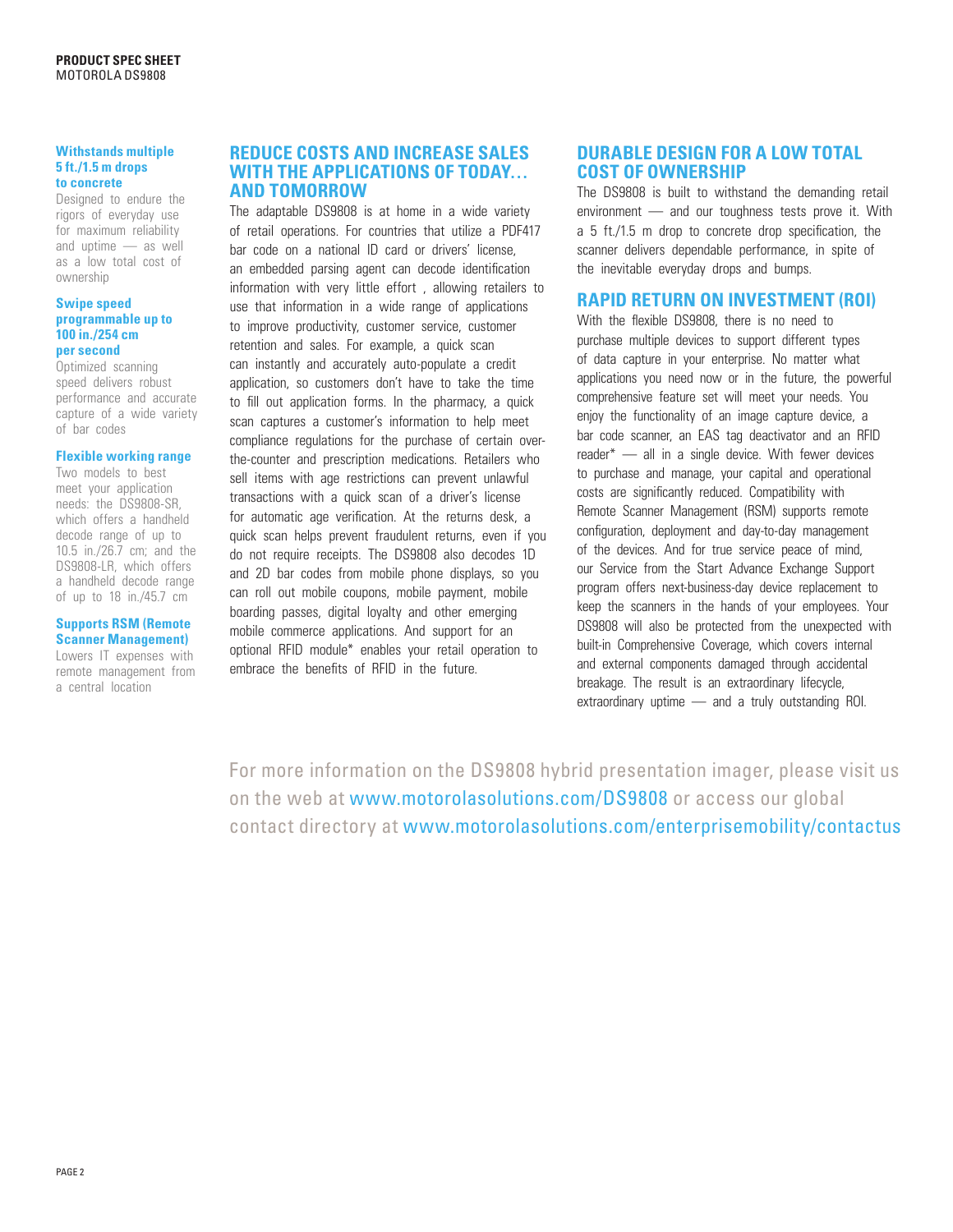# **SPECIFICATIONS CHART**

| <b>PHYSICAL CHARACTERISTICS</b>        |                                                                                                                                                                                                                                                                                                                                                                                                                                                                                                                                                                           |  |
|----------------------------------------|---------------------------------------------------------------------------------------------------------------------------------------------------------------------------------------------------------------------------------------------------------------------------------------------------------------------------------------------------------------------------------------------------------------------------------------------------------------------------------------------------------------------------------------------------------------------------|--|
| <b>Dimensions</b>                      | 8 in. (max) H x 5.4 in. L x 3.4 in. W<br>20.3 cm (max) H x 13.7 cm L x 8.6 cm W                                                                                                                                                                                                                                                                                                                                                                                                                                                                                           |  |
| Weight                                 | 12 $oz./340 g$                                                                                                                                                                                                                                                                                                                                                                                                                                                                                                                                                            |  |
| Voltage and<br>Current                 | Maximum: 5 VDC +/- 10% @ 450 mA<br>Maximum (with optional RFID module*):<br>5 VDC +/- 10% @ 1.2                                                                                                                                                                                                                                                                                                                                                                                                                                                                           |  |
| Color                                  | Twilight Black                                                                                                                                                                                                                                                                                                                                                                                                                                                                                                                                                            |  |
| <b>PERFORMANCE CHARACTERISTICS</b>     |                                                                                                                                                                                                                                                                                                                                                                                                                                                                                                                                                                           |  |
| DS9808-SR and DS9808-LR Imager Mode    |                                                                                                                                                                                                                                                                                                                                                                                                                                                                                                                                                                           |  |
| Light Source                           | Aiming Pattern: 650nm laser diode<br>Illumination: 630nm LED                                                                                                                                                                                                                                                                                                                                                                                                                                                                                                              |  |
| Imager Field of View                   | 39° H x 25° V                                                                                                                                                                                                                                                                                                                                                                                                                                                                                                                                                             |  |
| Roll/Pitch/Yaw                         | $360^{\circ}$ , $\pm 65^{\circ}$ , $\pm 60^{\circ}$                                                                                                                                                                                                                                                                                                                                                                                                                                                                                                                       |  |
| Swipe Speed                            | Programmable up to 100 in./254 cm per<br>second (Horizontal Read Rate)                                                                                                                                                                                                                                                                                                                                                                                                                                                                                                    |  |
| Frame Rate                             | Up to 60 frames per second                                                                                                                                                                                                                                                                                                                                                                                                                                                                                                                                                |  |
| DS9808-LR Laser Scanner Mode           |                                                                                                                                                                                                                                                                                                                                                                                                                                                                                                                                                                           |  |
| Light Source                           | 650nm LED                                                                                                                                                                                                                                                                                                                                                                                                                                                                                                                                                                 |  |
| Scan Angle                             | $40^{\circ}$ $\pm 3^{\circ}$ nominal                                                                                                                                                                                                                                                                                                                                                                                                                                                                                                                                      |  |
| <b>SYMBOLOGY DECODE CAPABILITY</b>     |                                                                                                                                                                                                                                                                                                                                                                                                                                                                                                                                                                           |  |
| 1D                                     | UPC/EAN (UPCA/UPCE/UPCE1/EAN-8/<br>EAN-13/JAN-8/JAN-13 plus supplementals,<br>ISBN (Bookland), ISSN, Coupon Code), Code<br>39 (Standard, Full ASCII, Trioptic), Code<br>128 (Standard, Full ASCII, UCC/EAN-128,<br>ISBT-128 Concatenated), Code 93, Codabar/<br>NW7, Code 11 (Standard, Matrix 2 of 5),<br>MSI Plessey, I 2 of 5 (Interleaved 2 of 5<br>/ ITF, Discrete 2 of 5, IATA, Chinese 2 of<br>5), GS1 DataBar (Omnidirectional, Truncated,<br>Stacked, Stacked Omnidirectional, Limited,<br>Expanded, Expanded Stacked, Inverse), Base<br>32 (Italian Pharmacode) |  |
| <b>PDF417</b><br>(and variants):       | PDF417 (Standard, Macro), MicroPDF417<br>(Standard, Macro), Composite Codes (CC-A,<br>CC-B, CC-C)                                                                                                                                                                                                                                                                                                                                                                                                                                                                         |  |
| 2D                                     | TLC-39, Aztec (Standard, Inverse), MaxiCode,<br>DataMatrix/ECC 200 (Standard, Inverse), QR<br>Code (Standard, Inverse, Micro)                                                                                                                                                                                                                                                                                                                                                                                                                                             |  |
| Postal                                 | U.S. Postnet and Planet, U.K. Post, Japan<br>Post, Australian Post, Netherlands KIX<br>Code, Royal Mail 4 State Customer, UPU<br>FICS 4 State Postal, USPS 4CB, Canadian<br>Post (Postbar)                                                                                                                                                                                                                                                                                                                                                                                |  |
| Nominal Working<br>Range (Handheld):   | See chart on back                                                                                                                                                                                                                                                                                                                                                                                                                                                                                                                                                         |  |
| Nominal Working<br>Range (Hands-free): | See chart on back                                                                                                                                                                                                                                                                                                                                                                                                                                                                                                                                                         |  |
| Minimum Resolution                     | Code 39 - 4 mil, UPC - 7.8 mil (60%),<br>PDF417 - 5 mil, Datamatrix - 5 mil                                                                                                                                                                                                                                                                                                                                                                                                                                                                                               |  |

| <b>IMAGING CHARACTERISTICS</b>                                                                                                                                                                                                                                                                                      |                                                                                                                                                                                                                                                              |  |
|---------------------------------------------------------------------------------------------------------------------------------------------------------------------------------------------------------------------------------------------------------------------------------------------------------------------|--------------------------------------------------------------------------------------------------------------------------------------------------------------------------------------------------------------------------------------------------------------|--|
| Graphics Format<br>Support                                                                                                                                                                                                                                                                                          | Images can be exported as Bitmap,<br>JPEG or TIFF                                                                                                                                                                                                            |  |
| Image Transfer Speed                                                                                                                                                                                                                                                                                                | USB 2.0: Up to 12 Megabits/second<br>RS-232: Up to 115 kb/second                                                                                                                                                                                             |  |
| Image Transfer Time                                                                                                                                                                                                                                                                                                 | Typical USB application is $\sim 0.2$ seconds<br>with a compressed JPEG of 100kb                                                                                                                                                                             |  |
| Image Quality                                                                                                                                                                                                                                                                                                       | 120 DPI on a 4 x 6 in./10.2 x 15.2 cm<br>document @ 6.5 in./16.5 cm                                                                                                                                                                                          |  |
| <b>USER ENVIRONMENT</b>                                                                                                                                                                                                                                                                                             |                                                                                                                                                                                                                                                              |  |
| Operating Temp.                                                                                                                                                                                                                                                                                                     | 32° to 104° F /0° to 40° C                                                                                                                                                                                                                                   |  |
| Humidity                                                                                                                                                                                                                                                                                                            | 5% to 95% RH (Non-Condensing)                                                                                                                                                                                                                                |  |
| Storage Temp.                                                                                                                                                                                                                                                                                                       | -40° F to 158° F / -40° C to +70° C                                                                                                                                                                                                                          |  |
| Drop Specification                                                                                                                                                                                                                                                                                                  | Withstands multiple 5 ft./1.5 m drops<br>to concrete                                                                                                                                                                                                         |  |
| Ambient Lighting<br>Tolerance                                                                                                                                                                                                                                                                                       | Tolerant to typical artificial indoor and<br>natural outdoor (direct sunlight) lighting<br>conditions. Fluorescent, Incandescent,<br>Mercury Vapor, Sodium Vapor, LED <sup>1</sup> :<br>450 Ft Candles (4,844 Lux) Sunlight:<br>8000 Ft Candles (86,111 Lux) |  |
| <b>INTERFACES</b>                                                                                                                                                                                                                                                                                                   |                                                                                                                                                                                                                                                              |  |
| Interfaces Supported                                                                                                                                                                                                                                                                                                | USB, RS-232, RS-485 (IBM 46xx Protocols),<br>Keyboard Wedge                                                                                                                                                                                                  |  |
| <b>REGULATORY</b>                                                                                                                                                                                                                                                                                                   |                                                                                                                                                                                                                                                              |  |
| Electrical Safety                                                                                                                                                                                                                                                                                                   | UL6950-1, CSA C22.2 No. 60950-1,<br>EN60950-1 / IEC60950-1                                                                                                                                                                                                   |  |
| Laser Safety                                                                                                                                                                                                                                                                                                        | EN 60825-1, IEC 60825-1, 21CFR1040.10,<br>CDRH Class II, IEC Class 2                                                                                                                                                                                         |  |
| EMI/RFI                                                                                                                                                                                                                                                                                                             | FCC Part 15 Class B, ICES-003 Class B, EN<br>55022, EN 55024 AS/NZS 4268:2008,<br>Japan VCCI                                                                                                                                                                 |  |
| Environmental                                                                                                                                                                                                                                                                                                       | Compliant with RoHS directive 2002/95/EEC                                                                                                                                                                                                                    |  |
| <b>OPTIONS</b>                                                                                                                                                                                                                                                                                                      |                                                                                                                                                                                                                                                              |  |
| Electronic Article<br>Surveillance                                                                                                                                                                                                                                                                                  | Compatible with Checkpoint EAS<br>deactivation systems                                                                                                                                                                                                       |  |
| Accessories                                                                                                                                                                                                                                                                                                         | Wall Mount Bracket; RFID Module*                                                                                                                                                                                                                             |  |
| <b>WARRANTY</b>                                                                                                                                                                                                                                                                                                     |                                                                                                                                                                                                                                                              |  |
| Subject to the terms of Motorola's hardware warranty statement,<br>the DS9808 is warranted against defects in workmanship and<br>materials for a period of 3 years from the date of shipment. For<br>the complete Motorola hardware product warranty statement,<br>go to: http://www.motorolasolutions.com/warranty |                                                                                                                                                                                                                                                              |  |
| <b>RECOMMENDED SERVICES</b>                                                                                                                                                                                                                                                                                         |                                                                                                                                                                                                                                                              |  |
| Customer Services                                                                                                                                                                                                                                                                                                   | Service from the Start Advance Exchange                                                                                                                                                                                                                      |  |

1 - LED lighting with high AC ripple content can impact scanning performance

Continued on back

\*The RFID module is a future option for use with the DS9808-LR only and will not be available for all countries. Please contact your local Motorola representative regarding availability.

Easy to install; future proof design easily connects to the hosts of today and tomorrow

#### **Extra loud beeper**

Audible in the loudest environments

#### **Extra large LED indicator**

Clearly visible from all scanning positions

#### **Rubberized handle**

Provides workers with a comfortable, sure grip

#### **Recessed connector in the base**

Minimizes the scanner footprint